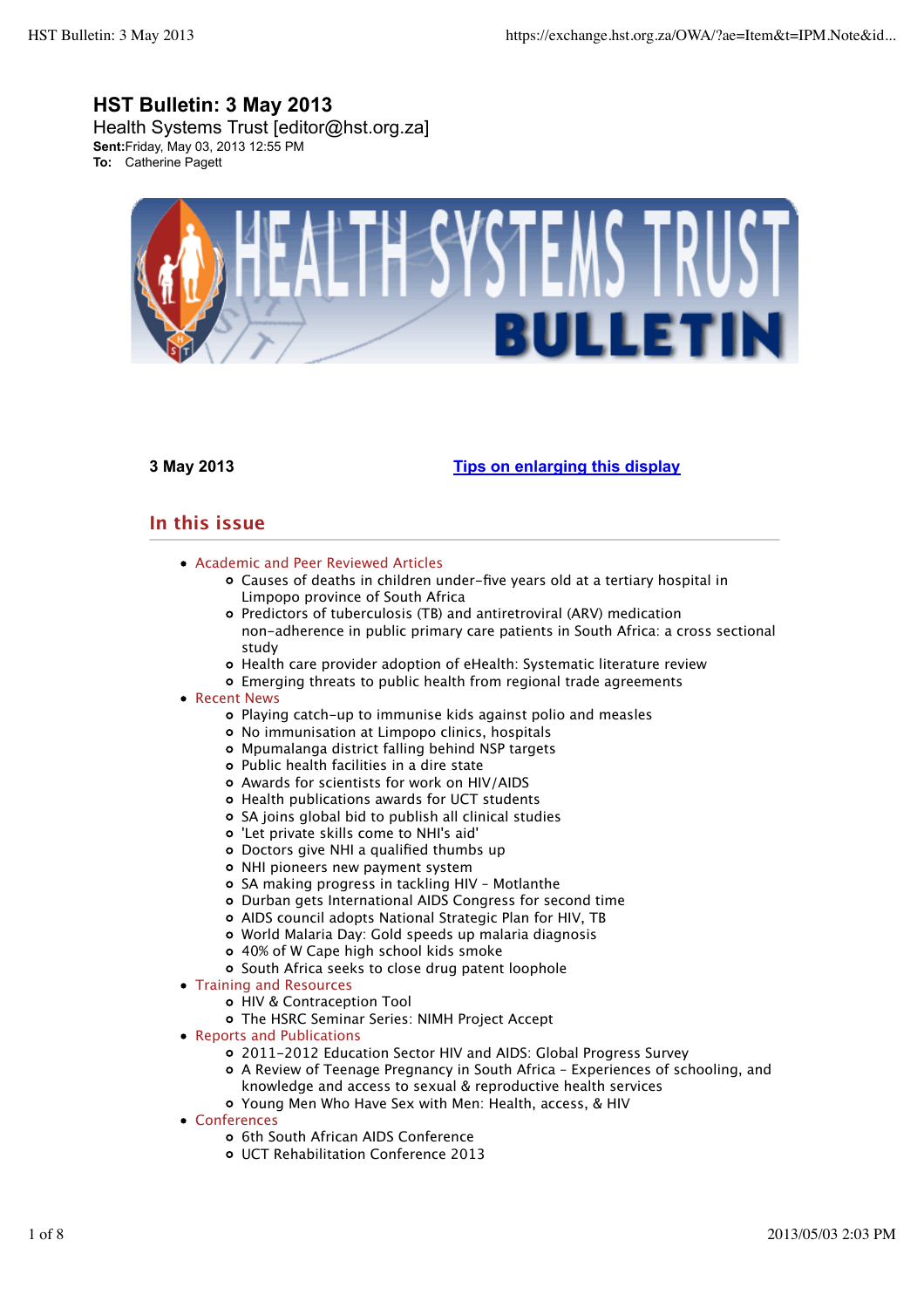- Medical Humanities Conference
- PHASA and AFPHA Joint Conference 2013
- 7th SAHARA Conference 2013
- o ICASA Conference 2013
- Job Opportunities
	- o Health Systems Trust
		- **Fleet Administrator** 
			- Receptionist
			- Travel Coordinator
			- Finance Clerk
		- Postdoctoral Research Position University of the Witwatersrand
		- AHP African Health Placements

# **Academic and Peer Reviewed Articles**

## **Causes of deaths in children under-five years old at a tertiary hospital in Limpopo province of South Africa**

*Sam Thembelihle, Ntuli Ntambwe Malangu & Marianne Alberts. Global Journal of Health Science Vol. 5, No. 3. Published: 2013.*

The purpose of this study was to identify causes of death in children younger than 5 years-old in a tertiary hospital in South Africa.... Read More »

Source: http://www.hst.org.za/publications/ [Accessed: 3 May 2013]

## **back to top**

## **Predictors of tuberculosis (TB) and antiretroviral (ARV) medication non-adherence in public primary care patients in South Africa: a cross sectional study**

*Pamela Naidoo, Karl Peltzer, Julia Louw, Gladys Matseke, Gugu Mchunu and Bomkazi Tutshana. BMC Public Health 2013, 13:396. Published: 26 April 2013.*

Despite the downward trend in the absolute number of tuberculosis (TB) cases since 2006 and the fall in the incidence rates since 2001, the burden of disease caused by TB remains a global health challenge... Read More »

Source: http://www.biomedcentral.com/1471-2458/13/396/abstract

[Accessed: 3 May 2013]

## **back to top**

## **Health care provider adoption of eHealth: Systematic literature review**

*Junhua Li, Amir Talaei-Khoei, Holly Seale, Pradeep Ray, and C Raina MacIntyre. Interact J Med Res. 2013 Jan-Jun; 2(1): e7.Published: 16 April 2013.*

eHealth is an application of information and communication technologies across the whole range of functions that affect health. The benefits of eHealth (eg, improvement of health care operational efficiency and quality of patient care) have previously been documented in the literature...... Read More »

Source: http://www.ncbi.nlm.nih.gov/pmc/articles/PMC3628149/ [Accessed: 3 May 2013]

## **back to top**

## **Emerging threats to public health from regional trade agreements**

*Deborah Gleeson and Sharon Friel. The Lancet, Volume 381, Issue 9876, Pages 1507 - 1509. published: 27 April 2013.*

The ability of governments worldwide to introduce and implement public health policies and laws is increasingly threatened by trade and investment treaties that privilege investors over governments and provide avenues for international corporations to challenge democratically enacted public health policies in different countries...Read More »

Source: http://www.thelancet.com/[Accessed: 3 May 2013]

**back to top**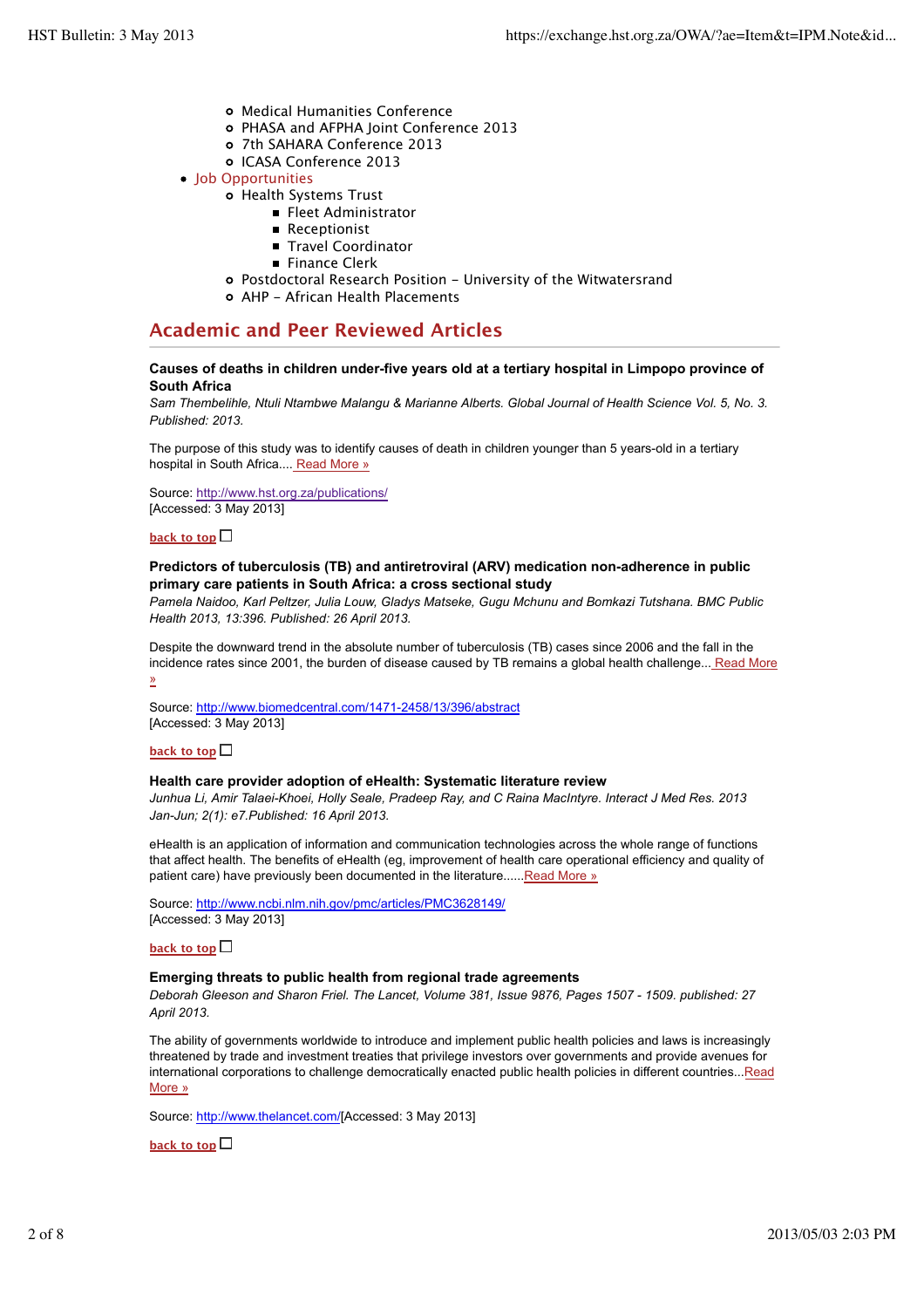# **Recent News**

## **Playing catch-up to immunise kids against polio and measles**

*BusinessDay. Published: 3 May 2013.*

The Department of Health has launched a catch-up campaign in an effort to ensure all children under five are protected against measles and polio, offering free immunisation in both the public and private sector...Read More »

Source: http://www.bdlive.co.za/[Accessed: 3 May 2013]

## **back to top**

## **No immunisation at Limpopo clinics, hospitals**

*Health-e News. Published: 25 April 2013.*

The Department of Health and Social Development in Limpopo is urging everyone who was turned away from clinics and hospitals in the region because of medicine stock outs to go back and get assistance...Read More »

Source: http://www.health-e.org.za/news/article.php?uid=20034195[Accessed: 3 May 2013]

## **back to top**

## **Mpumalanga district falling behind NSP targets**

*Health-e News. Published: 30 April 2013.*

The Gert Sibande district municipality is working hard at implementing the National Strategic Plan (NSP) for 2012-2015 that promotes zero new infections, zero HIV/AIDS related deaths and zero stigma....Read More »

Source: http://www.health-e.org.za/news/article.php?uid=20034206[Accessed: 3 May 2013]

## **back to top**

## **Public health facilities in a dire state**

*Health-e News. Published: 30 April 2013.*

For most of last year, 20 data collection teams visited 3 880 public health facilities, throughout the country, ranging from tiny clinics to national central hospitals... Read More »

Source: http://www.health-e.org.za/news/article.php?uid=20034208[Accessed: 3 May 2013]

## **back to top**

## **Awards for scientists for work on HIV/AIDS**

*Business Day. Published: 23 April 2013.*

In yet another sign of President Jacob Zuma's break with the AIDS denialism of former president Thabo Mbeki, the Presidency announced that three medical scientists whose work challenged Mr Mbeki's dogma are to receive national orders on April 27.. Read More »

Source: http://www.bdlive.co.za/national/health/2013/04/23/awards-for-scientists-for-work-on-hivaids[Accessed: 3 May 2013]

## **back to top**

### **Health publications awards for UCT students**

*UCT News. Published: 26 April 2013.*

UCT health science students Oluwatoyin Adeleke and Nadia Hussey have won a prestigious award from Health Systems Trust (HST) for articles they submitted for inclusion in the South African Health Review (SAHR)... Read More »

Source: http://www.health.uct.ac.za/news/?id=8438&t=dn[Accessed: 3 May 2013]

## **back to top**

## **SA joins global bid to publish all clinical studies**

*Business Day. Published: 29 April 2013.*

The Medical Research Council (MRC) has signed the global AllTrials campaign to get pharmaceutical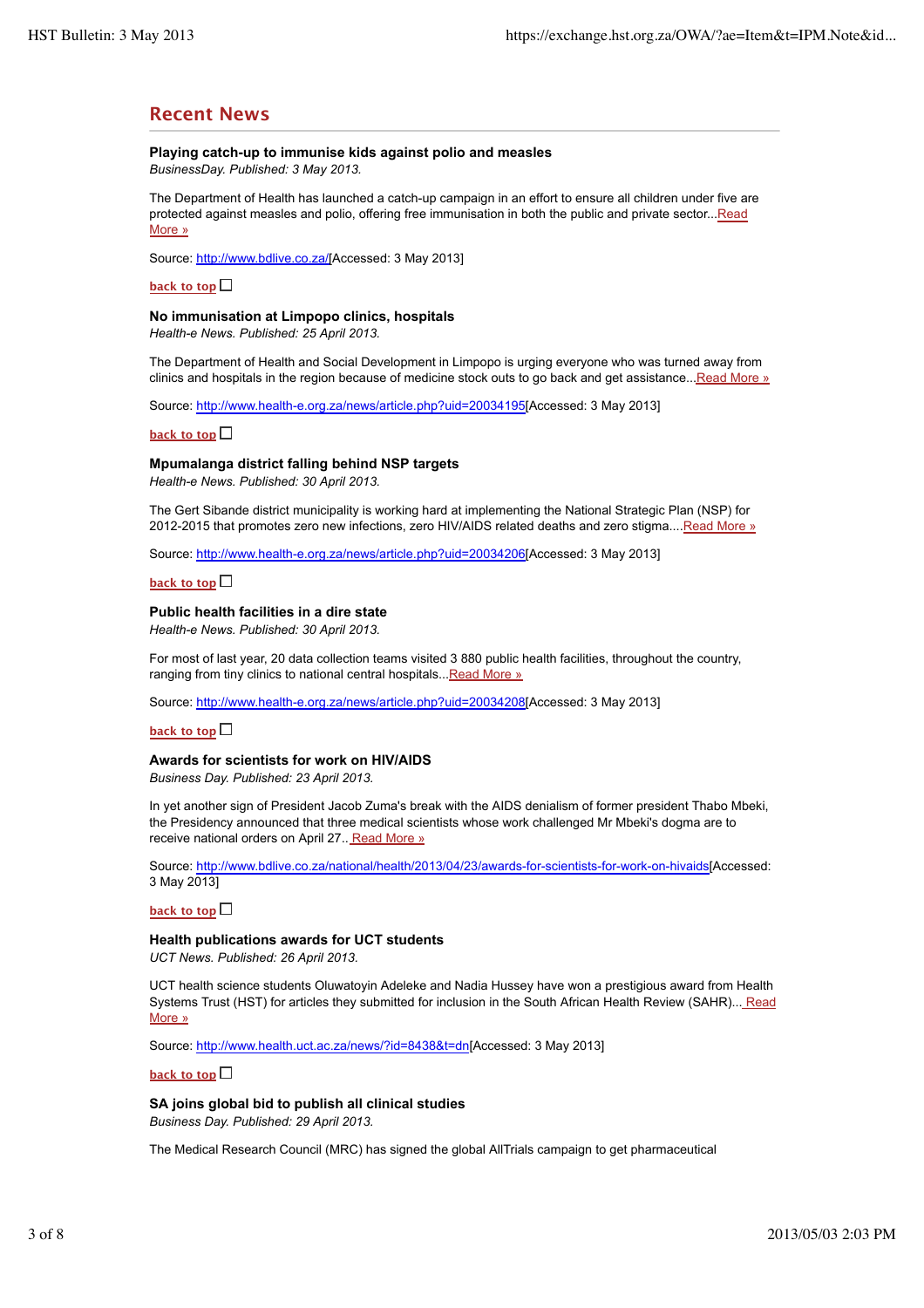manufacturers and scientists to publish all their research on medicines, and not just the studies with favourable results... Read More »

Source: http://www.bdlive.co.za/national/health/2013/04/29/sa-joins-global-bid-to-publish-all-clinicalstudies[Accessed: 3 May 2013]

## **back to top**

## **'Let private skills come to NHI's aid'**

*Mail&Guardian. Published: 3 May 2013.*

This article reports on the challenges of involving medical schemes in the administration of the National Health Insurance scheme.... Read More »

Source: http://mg.co.za/[Accessed: 3 May 2013]

## **back to top**

### **Doctors give NHI a qualified thumbs up**

*Mail&Guardian. Published: 3 May 2013.*

Last week, Bhekisisa reported that 350 private doctors will start working part time for the country's National Health Insurance (NHI) system this month at public health facilities. The clinics and hospitals are based at the NHI scheme's 11 pilot sites... Read More »

Source: http://mg.co.za/[Accessed: 3 May 2013]

**back to top**

## **NHI pioneers new payment system**

*Mail&Guardian. Published: 26 April 2013.*

In the first of a two-part series about the NHI, Mia Malan reports on state plans to change the rigid reimbursement formula for private doctors... Read More »

Source: http://mg.co.za/article/2013-04-26-00-nhi-pioneers-new-payment-system[Accessed: 3 May 2013]

## **back to top**

### **SA making progress in tackling HIV – Motlanthe**

*SANews.gov.za. Published: 25 April 2013.*

South Africa is moving closer to reducing the infection rate of HIV, with the country having experienced a decline in Aids-related deaths in the last three years, Deputy President Kgalema Motlanthe said... Read More »

Source: http://www.theglobalfund.org/[Accessed: 3 May 2013]

## **back to top**

## **Durban gets International AIDS Congress for second time**

*IOL. Published: 25 April 2013.*

Durban had beaten London and the Turkish city of Istanbul in the race to host the International Aids Congress in 2016.... Read More »

Source: http://www.iol.co.za/[Accessed: 3 May 2013]

**back to top**

#### **AIDS council adopts National Strategic Plan for HIV, TB** *Business Day. Published: 19 April 2013.*

A National Strategic Plan for HIV, tuberculous (TB) and sexually transmitted infections has been adopted on Friday, during South African National Aids Council (Sanac) meeting in Secunda, Mpumalanga... Read More »

Source: http://www.bdlive.co.za/[Accessed: 3 May 2013]

### **back to top**

**World Malaria Day: Gold speeds up malaria diagnosis** *Health-e News. Published: 25 April 2013.*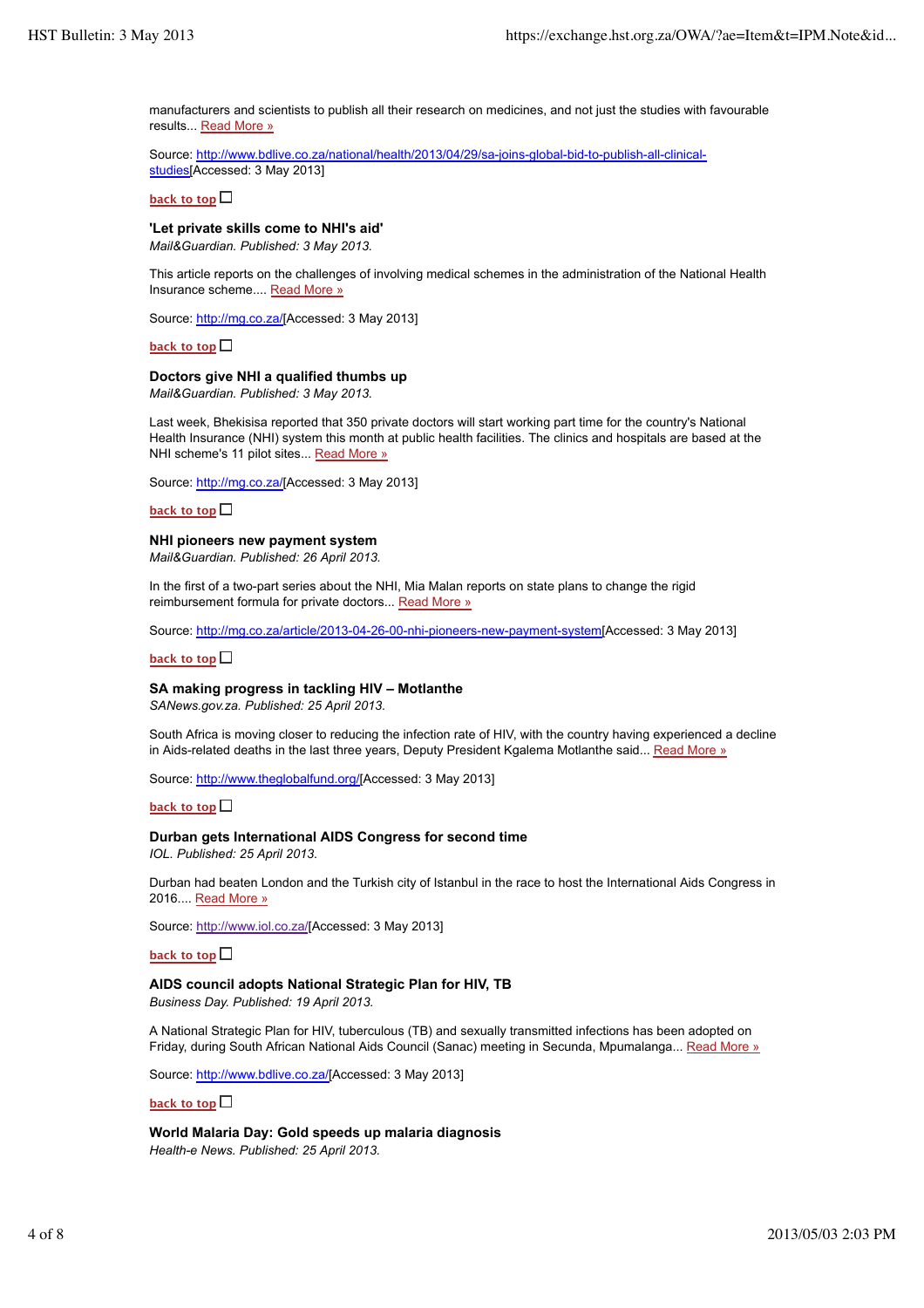It's hard to imagine that gold is more than a rich person's trinket and actually plays a role in healthcare. But tiny nano-particles of gold are being used in rapid diagnostic tests (RDT) that can identify malaria in 20 minutes... Read More »

Source: http://www.health-e.org.za/news/article.php?uid=20034190[Accessed: 3 May 2013]

## **back to top**

## **40% of W Cape high school kids smoke**

*Health-e News. Published: 25 April 2013.*

A third of high school pupils in the Western Cape are using tobacco, alcohol, and dagga, a survey by the Medical Research Council (MRC) revealed... Read More »

Source: http://www.health-e.org.za/news/article.php?uid=20034193[Accessed: 3 May 2013]

**back to top**

### **South Africa seeks to close drug patent loophole**

*Reuters. Published: 22 April 2013.*

South Africa plans to overhaul its intellectual property laws to improve access to cheaper medicines by making it harder for pharmaceutical firms to register and roll-over patents for drugs.... Read More »

Source: http://www.trust.org/alertnet/news/interview-south-africa-seeks-to-close-drug-patent-loophole[Accessed: 3 May 2013]

**back to top**

# **Training and Resources**

## **HIV & Contraception Tool**

*NAM Aidsmap.*

This tool is designed to give personalised information about contraception, HIV treatment and the choices available. The tool will be ask a series of questions about health, contraception currently in use, HIV treatment and contraception preferences. Then the information will be used to compile a detailed, personal guide... Click Here>>

### **back to top**

## **The HSRC Seminar Series: NIMH Project Accept (Hptn 043): A cluster-randomized trial of community mobilization, mobile HIV testing, post-test support services and real-time performance feedback for HIV prevention in entire communities**

*When: 12:15 for 12:30 to 14:00 14 May 2013 Where: Pretoria, Durban and Cape Town.*

Project Accept is the first community-randomized trial to test a combination of social, behavioral, and structural approaches for HIV prevention. Professor Linda Richter (Principal Investigator) and Dr Heidi van Rooyen (Project Director) will discuss the study findings, share lessons learned, and consider the implications of this groundbreaking study for HIV prevention. Click Here>>

## **back to top**

## **Reports and Publications**

# **2011-2012 Education Sector HIV and AIDS: Global Progress Survey**

*UNAIDS. Published: 2013*

A new survey provides a comprehensive snapshot of how countries' education sectors are responding to HIV and AIDS, assesses progress since the last survey in 2004, and points out the policy implications of the current situation... Click Here»

### **back to top**

**A Review of Teenage Pregnancy in South Africa – Experiences of schooling, and knowledge and access to sexual & reproductive health services**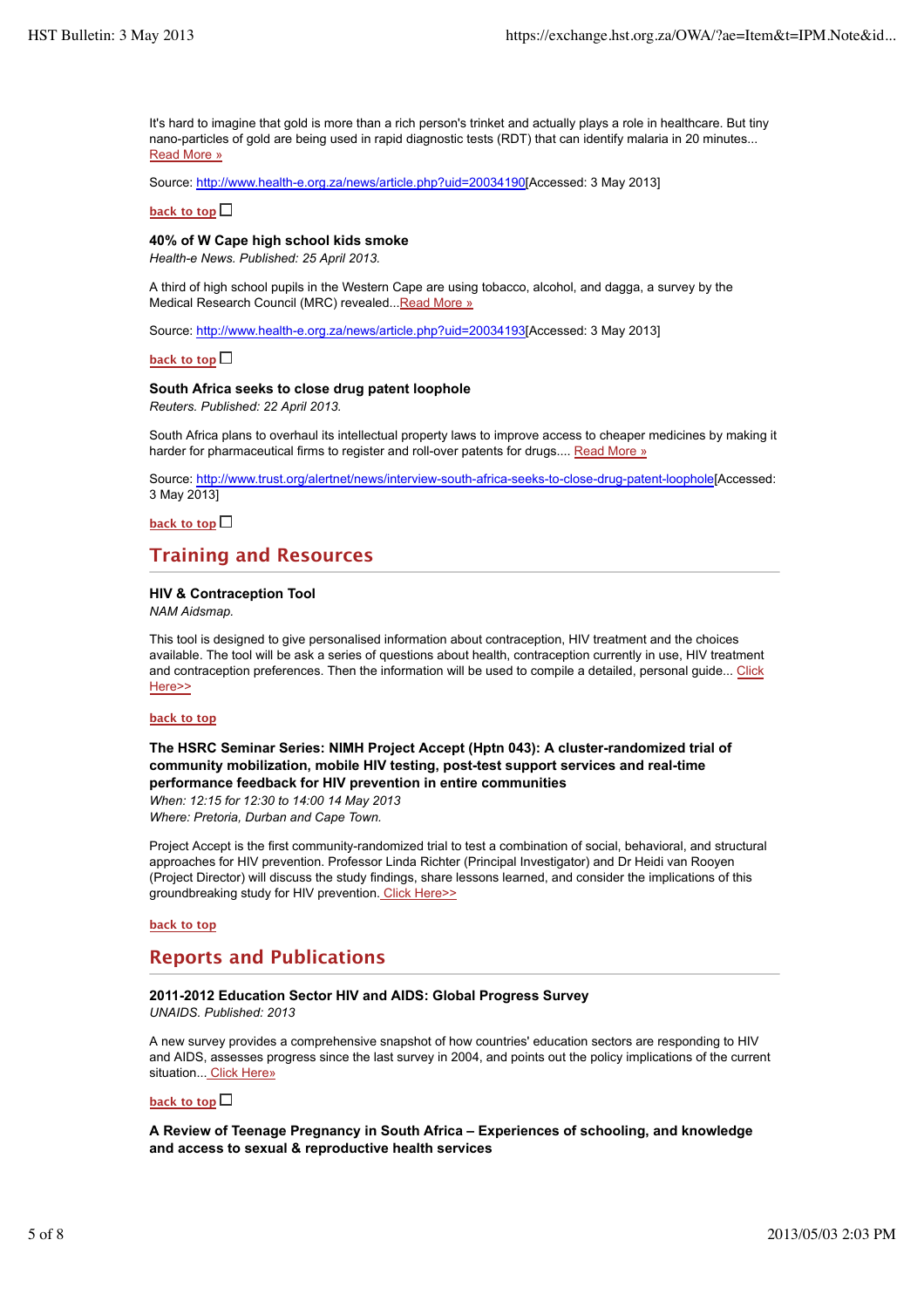#### *Published: 2013.*

Approximately 30% of teenagers in South Africa report 'ever having been pregnant', the majority, unplanned. While this number has decreased over the past few decades, it is still unacceptably high. Click Here»

## **back to top**

### **Young Men Who Have Sex with Men: Health, access, & HIV**

*The Global Forum on MSM & HIV (MSMGF). Published: 2013.*

In every world region, men who have sex with men (MSM) face significantly higher rates of HIV than the general population. Young people are also at increased risk for HIV, comprising over 40% of new HIV infections worldwide. Click Here»

**back to top**

## **Conferences**

## **6th South African AIDS Conference**

*When: 18-21 June 2013 Venue: ICC Durban, South Africa URL: http://www.saaids.co.za/*

The 6th South African AIDS Conference will be held in Durban from 18-21 June 2013 and the conference theme is "Building on our successes: Integrating responses".

**back to top**

## **UCT Rehabilitation Conference 2013**

*When: 2 September 2013 - 4 September 2013 Where: Cape Town URL: http://rehabconf2013.uct.ac.za/*

The Department of Health and Rehabilitation Sciences at the University of Cape Town is pleased to announce its first Rehabilitation Research Conference.

## **back to top**

## **Medical Humanities Conference** *Medical Humanitiies Research Group at the Wits Institute for Social and Economic Research ((WWiiSSEERR)) When: 2-4 September 2013*

*Venue: University of the Witwatersrand, Johannesburg URL: http://wiserweb.wits.ac.za/*

The Medical Humanities research group at WiSER invites abstracts of up to 500 words for papers that speak to our broad, inclusive theme of 'Body Knowledge'. We welcome submissions from scholars and practitioners in a wide variety of disciplines, including the arts, literature, film, sociology, anthropology, history, medicine, philosophy, ethics, and psychology. In addition to panel sessions, we are planning a public event which will draw in a wider Johannesburg audience, as well as an art exhibition and film screening.

## **back to top**

## **Joint PHASA and AFPHA Conference 2013** Publiic Heallth Associatiion of South Africa and the Afriican Federatiion of Publiic Health Associatiions.. *When: 24 -27 September 2013*

*Venue: Cape Town International Convention Centre, Cape Town, South Africa URL: http://www.phasaconference.org.za/*

The 2013 joint PHASA/AFPHA conference will have as its focus, a scientific debate and discussion on strategies and action needed to move beyond the MDGs and on the public health legacy that we should leave, or want to, leave behind for the future generation.

## **back to top**

**7th SAHARA Conference 2013** *When: 7-10 October 2013*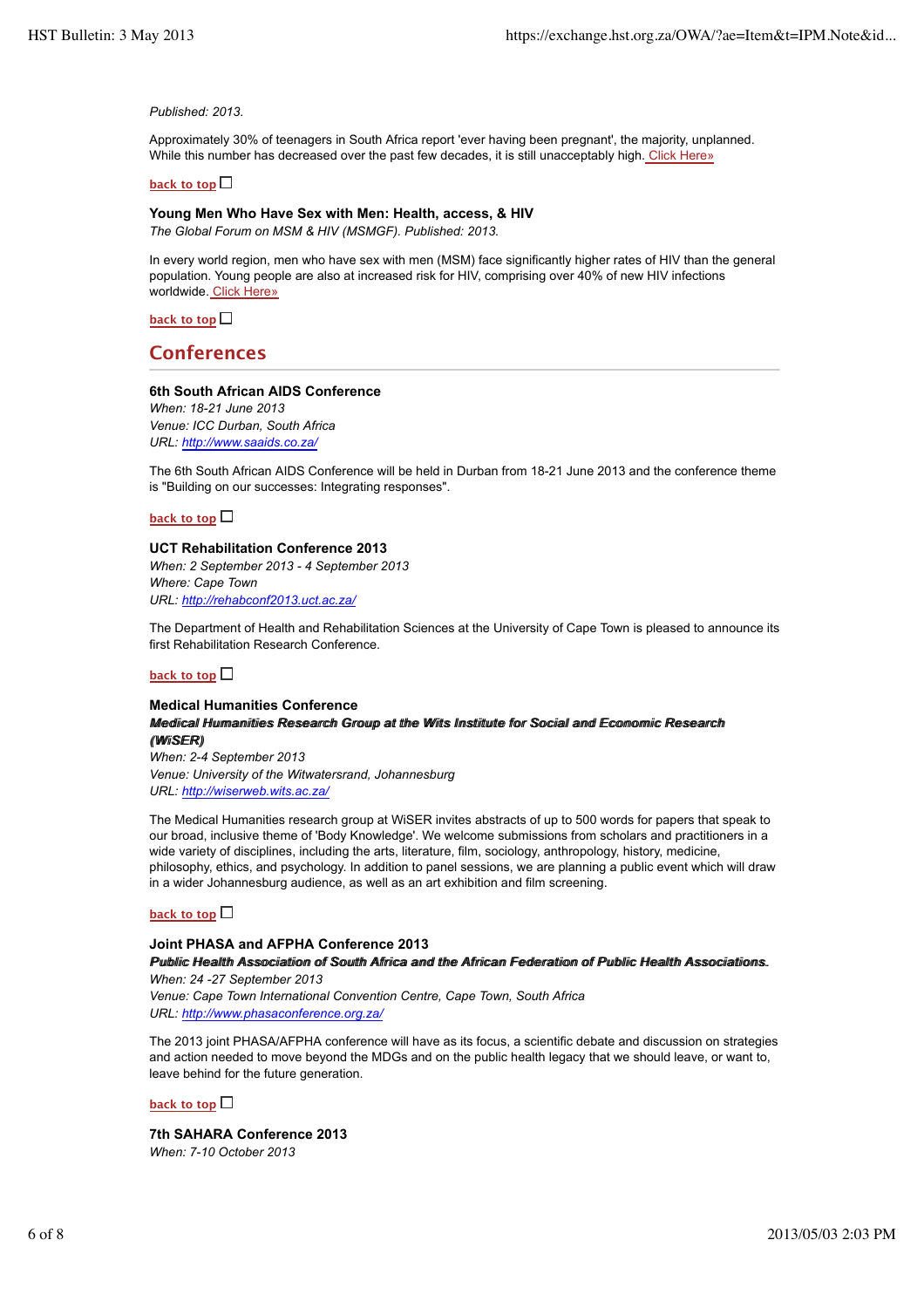*Venue: Dakar, Senegal URL: http://sahara.org.za/conferences/2013*

The Social Aspects of HIV and AIDS Research Alliance (SAHARA is an alliance of partners established to conduct, support and use social sciences research to prevent the further spread of HIV and mitigate the impact of its devastation in sub-Saharan Africa. The SAHARA 7 conference theme is "Translating evidence into action: Engaging with communities, policies, human rights, gender, service delivery".

## **back to top**

## **ICASA Conference 2013**

*When: 7-11 December 2013 Venue: CTICC, Cape Town, South Africa URL: http://www.icasa2013southafrica.org/*

The ICASA conference remains one of the most important events in the calendar of the year, contributing towards overcoming the HIV and TB epidemics that grip our region.Official 17th ICASA Conference 2013 Theme: Now more than Ever: Targeting Zero.

## **back to top**

## **Job Opportunities**

## **Health Systems Trust**

### **Fleet Administrator**

*Employer: Health Systems Trust Closing Date: 10 May 2013 Please viiew our website for more detaiils http://www.hst.org.za*

### **Receptionist**

*Employer: Health Systems Trust Closing Date: 10 May 2013 Please viiew our website for more detaiils http://www.hst.org.za*

## **Travel Coordinator**

*Employer: Health Systems Trust Closing Date: 10 May 2013 Please viiew our website for more detaiils http://www.hst.org.za*

#### **Finance Clerk**

*Employer: Health Systems Trust Closing Date: 10 May 2013 Please viiew our website for more detaiils http://www.hst.org.za*

### **Postdoctoral Research Position**

*Employer: African Centre for Migration & Society, University of the Witwatersrand Closing Date: 31 May 2013 Please viiew our website for more detaiils http://www.hst.org.za*

### **AHP - African Health Placements**

AHP is a not-for-profit project that aims to support the recruitment and retention of healthcare workers in South Africa. AHP is focused on assisting healthcare professionals make the right choice for their future in South Africa. No placement fees are charged. Please view the website for more details http://www.ahp.org.za or contact on 011 328 1300

**back to top**